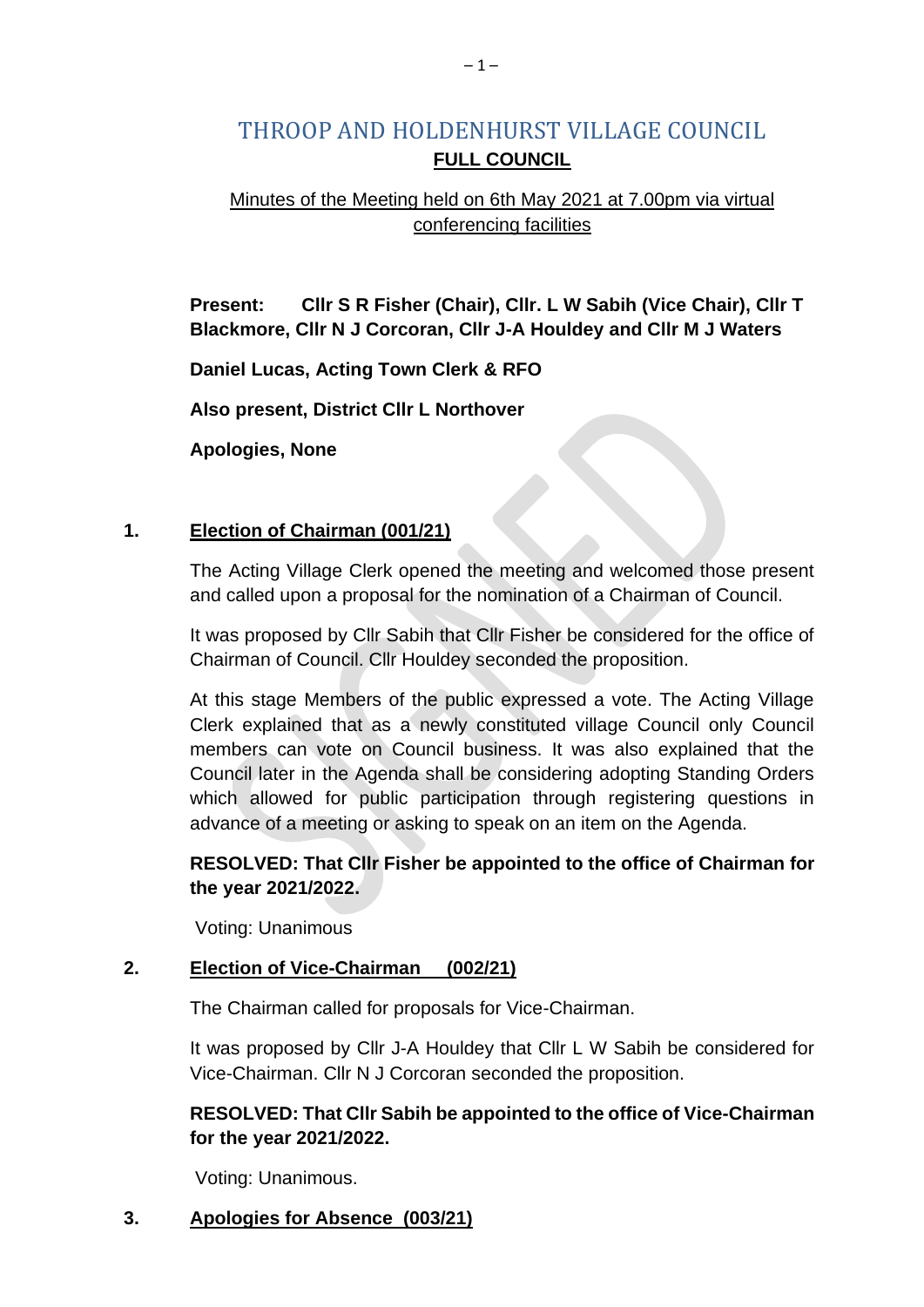There were no apologies on this occasion.

#### **4. Declarations of Acceptance of Office (004/21)**

The Chairman and Vice-Chairman had prepared Declarations of Acceptance of Office and the Acting Village Clerk read out the declaration to which the Chairman and Vice-Chairman accepted the offices for the forthcoming year. These were duly signed and dated and shown virtually to those present.

The Acting Village Clerk then read out the declarations for the remaining Councillors who each accepted office for the forthcoming year. These were duly signed and dated by each Councillor and shown virtually to those present.

The Chairman did not print and have available the acceptance of her office as Councillor, despite signing and accepting the office of Chairman. The Acting Village Clerk explained to Councillors and those present that a resolution needs to be passed by those Councillors present to allow Cllr S R Fisher to sign at the next occasion being a later meeting fixed by the Council pursuant to the Local Government Act 1972 section 83(4)(c).

It was proposed by Cllr N Corcoran to allow Cllr S Fisher to sign her acceptance of office at a later meeting fixed by the Council. Cllr T Blackmore seconded the proposition.

**RESOLVED: That Cllr S R Fisher be permitted to sign her declaration of office as Councillor at the next available meeting fixed by Council.**

## 5. **Standing Orders, Financial Regulations and Code of Conduct (005/21)**

The Acting Village Clerk submitted a brief report including drafts of Standing Orders, Financial Regulations, Code of Conduct and recommendations, copies of which had been circulated to each member, copies of which appear as Appendix 'A' to these Minutes in the Minute Book. The Acting Village Clerk explained how each document works.

It was proposed by Cllr J-A Houldey that the Standing Orders be adopted as drafted. The proposition was seconded by Cllr N Corcoran.

#### **RESOLVED: That the Standing Orders be adopted as drafted.**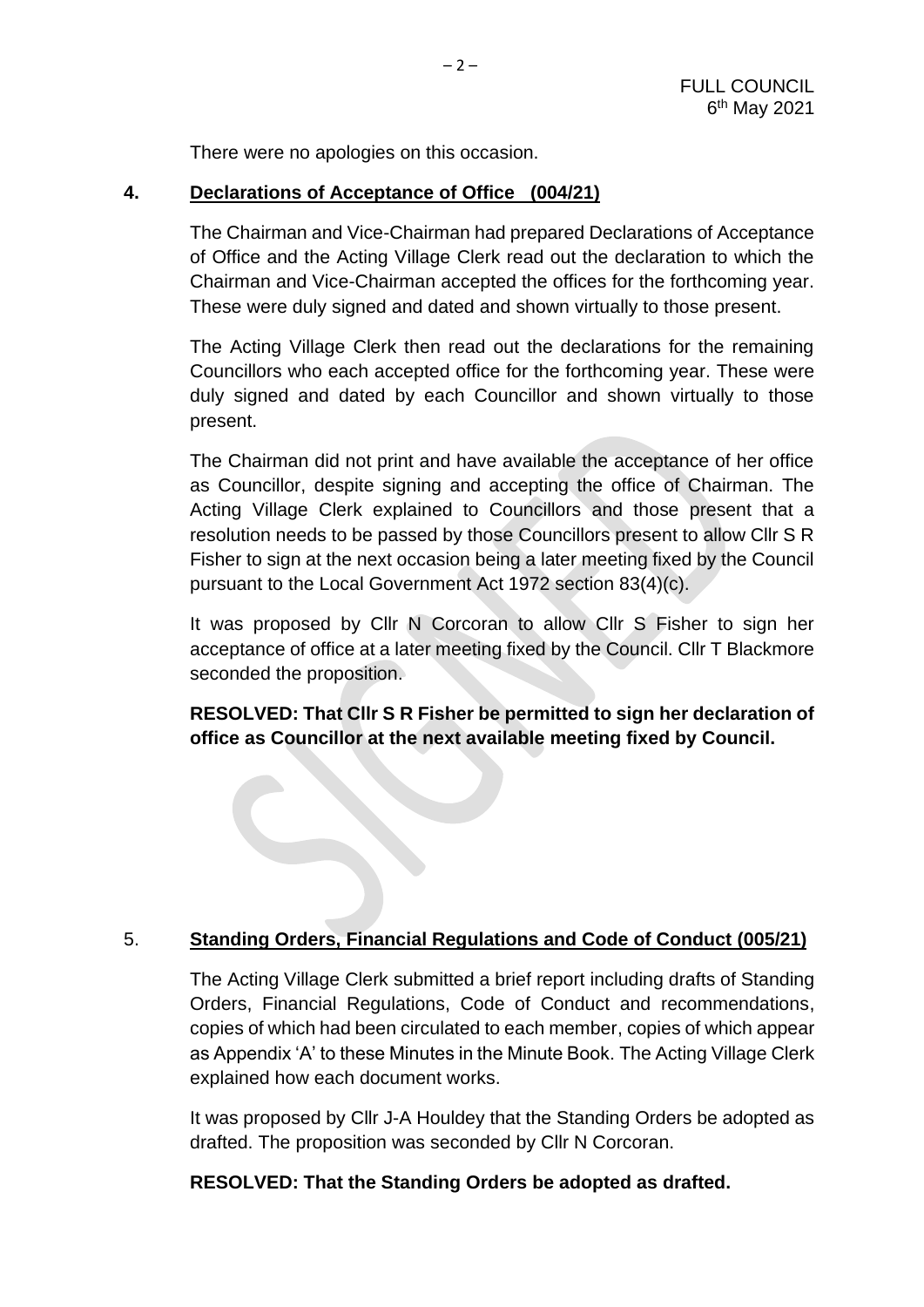Voting: Unanimous

It was proposed by Cllr T Blackmore that the Financial Regulations be adopted as drafted. The proposition was seconded by Vice-Chairman Cllr L Sabih.

#### **RESOLVED: That the Financial Regulations be adopted as drafted.**

Voting: Unanimous

It was proposed by Cllr B Storrs that the Code of Conducted be adopted as drafted. The proposition was seconded by Vice0Chairman Cllr L Sabih.

## **RESOLVED: That the Code of Conducted be adopted as drafted.**

Voting: Unanimous

#### 6. **Declarations of Interest (006/21)**

There were no declarations of interest declared on this occasion.

#### 7. **Name of Council (007/21)**

The Acting Village Clerk explained that the right to change the name of the Council existed in law. The issue was raised given that the logo presents "Throop and Holdenhurst Village" and "Parish Council" two different styles.

The Acting Village Clerk explained that the former parish of Holdenhurst village is now named "Throop and Holdenhurst village" and that the Council is named and styled "Throop and Holdenhurst Village Council". These changes coming into effect on the 1st April 2021 pursuant to the Bournemouth, Christchurch and Poole Council (Reorganisation of Community Governance Throop and Holdenhurst) Order 2021 paragraph 1(2). The Acting Village Clerk recommended that the name stay the same as per the Order, being "Throop and Holdenhurst Village Council".

Cllr J-A Houldey asked the question concerning the procedure for name changing and the Acting Village Clerk explained that there was a process in law and that if this needed to be re-visit Members can at any stage resolve to change the Council name.

It was proposed by Cllr T Blackmore to adopt the name provided by the Order "Throop and Holdenhurst Village Council". This was seconded by Cllr N Corcoran.

# **RESOLVED that the Council adopts the name "Throop and Holdenhurst Village Council".**

Voting: Unanimous.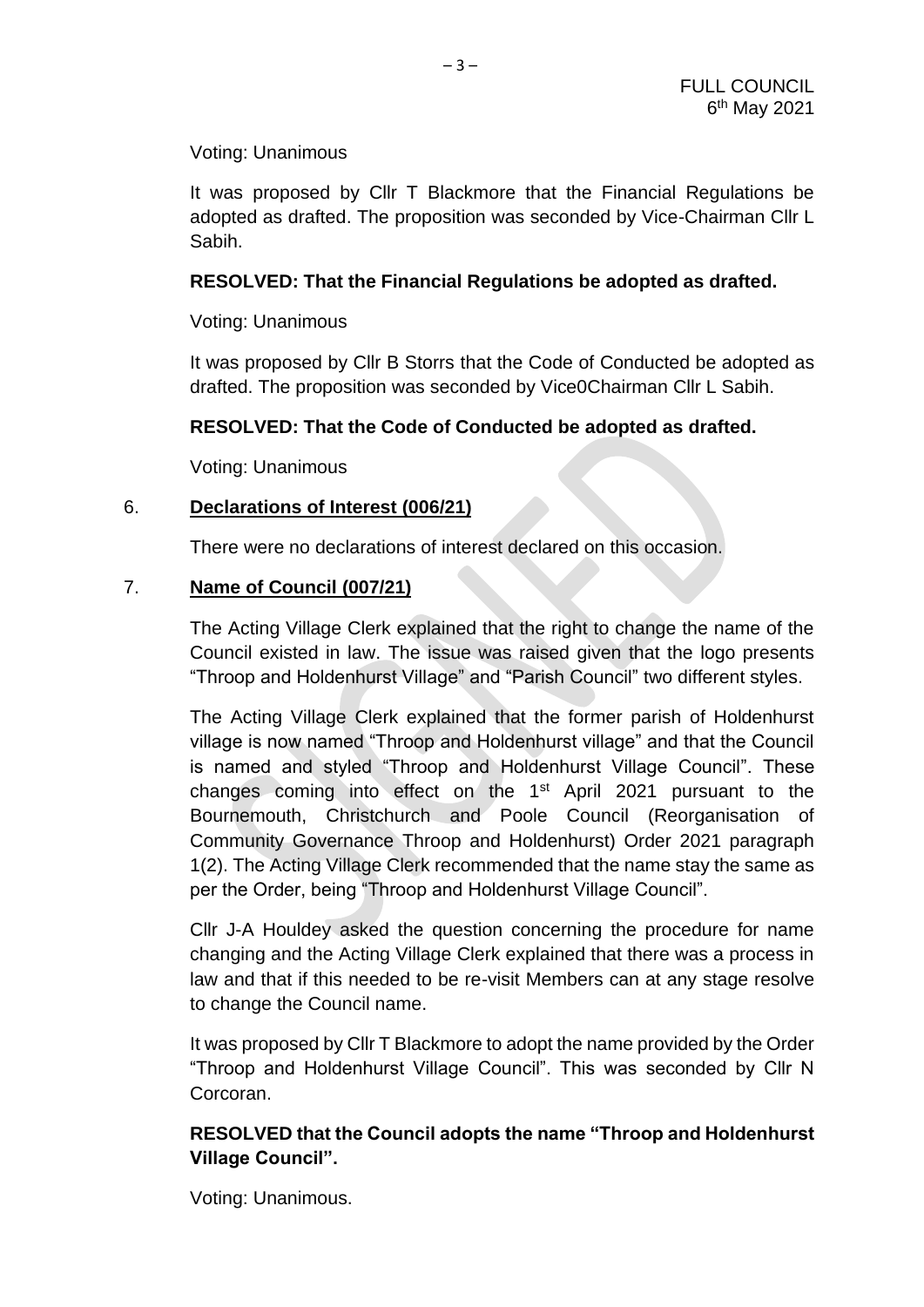# 8. **Appointment of Acting Village Clerk and Responsible Financial Officer (008/21)**

The Acting Village Clerk explained that the Council needed to appoint an Officer to fill the statutory roles of "Proper Officer" and "Responsible Financial Officer". The Acting Village Clerk explained the position and the consent from his current employer to assist for a maximum of 6 months.

It was proposed by Cllr M Waters and seconded by Cllr B Storrs that Daniel Lucas LLb(Hons), DipLaw, CiLCA be appointed as Acting Village Clerk.

# **RESOLVED that Daniel Lucas LLb(Hons), DipLaw, CiLCA be appointed as Acting Village Clerk and Responsible Financial Officer for a period of 6 months.**

Voting: Unanimous.

# 9. **Council Budget (009/21)**

The Acting Village Clerk introduced the budget to Councillors and the public present. A copy of the budget had been circulated to each member and a copy of which appears as Appendix 'B' to these Minutes in the Minute Book.

Cllr M Waters explained the budget process and how this was arrived at in consultation with BCP Officers when the Council existed in the 'shadow' period before the elections. The three principles informing the budget being funding the agreed priorities for year 1, to ensure sufficient balances for unforeseen expenditure and emergencies and the desire to keep the precept as low as possible.

The Chairman expressed her sincere thanks to Cllr M Waters for all the hard work and time spent in working with the BCP Officers and shadow Members in arriving at a sound budget. The Chairman conveyed her personal thanks and that this be noted for the minutes.

It was proposed by Vice-Chairman Cllr L Sabih that the budget as set-out be adopted. The proposition was seconded by Cllr N Corcoran.

# **RESOLVED that the budget of £11,420 for the annual year of 2021/2022 be adopted and that the precept of £34.93 per Band D property be adopted.**

Voting: Unanimous.

# 10. **Cheque Signatories and Bank Mandate (010/21)**

The Acting Village Clerk explained now that the Council had adopted Financial Regulations it would serve to change the Bank account mandate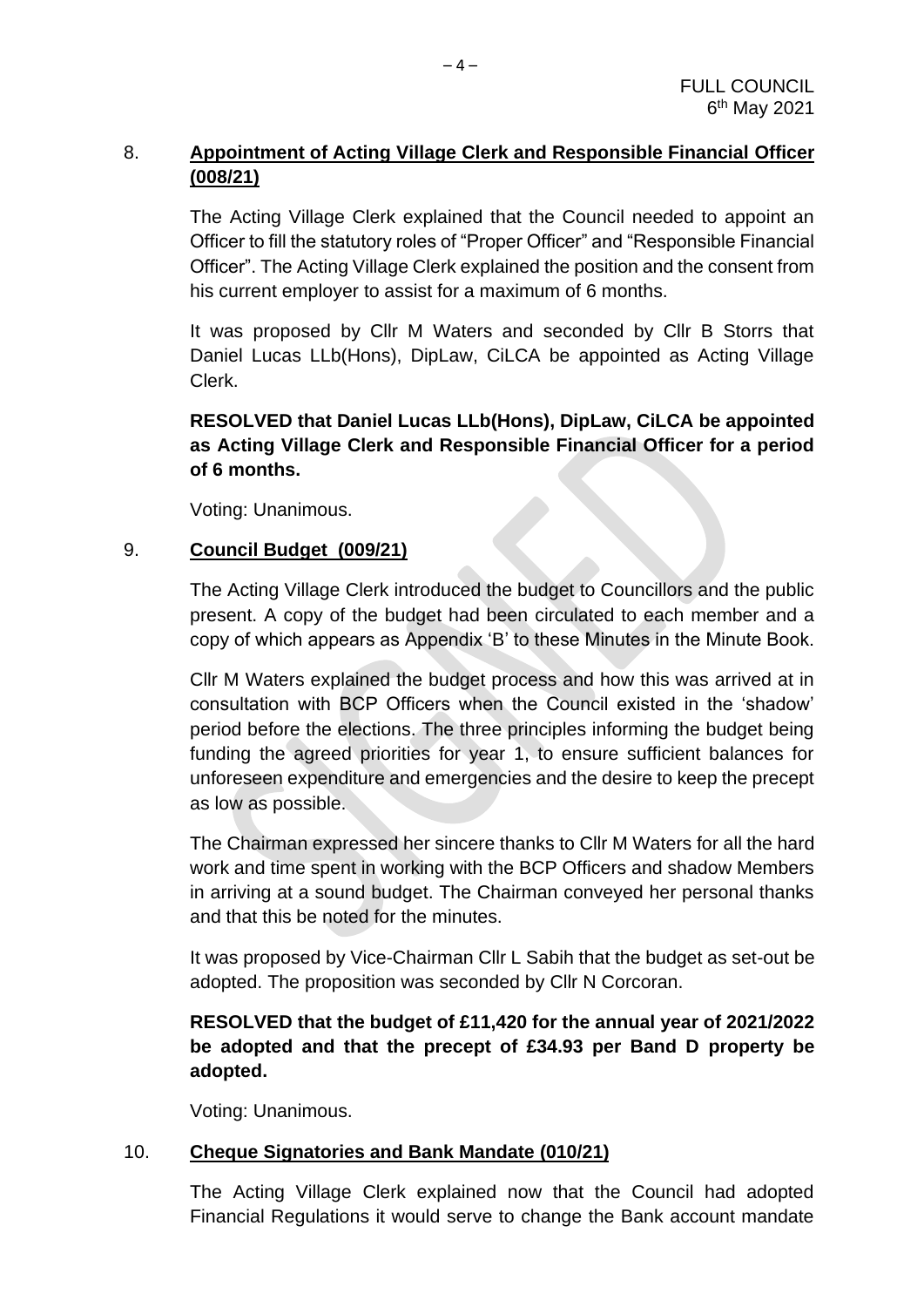so that 4 different Councillors were signatories and that 2 of those signatories should be the Chairman and Vice-Chairman.

It was proposed by Cllr J-A Houldey that the following should be signatories and the mandate adjusted accordingly:

Chairman: Cllr S Fisher; Vice-Chairman: Cllr L Sabih; Cllr N Corcoran and Cllr M Waters.

The proposition was seconded by Cllr T Blackmore.

**RESOLVED: That the bank mandate be changed to reflect the following signatories to authorise payments and counter-sign cheques: Chairman: Cllr S Fisher; Vice-Chairman: Cllr L Sabih; Cllr N Corcoran and Cllr M Waters.**

Voting: Unanimous.

## 11. **Local Government Pension Scheme (011/21)**

The Acting Village Clerk explained that as an employer and as a matter of law the Council has to register with the Pensions Regulator and provide a pension to an eligible jobholder. It was highlighted that The Dorset County Pension Fund administers the Local Government Pension Scheme ("LGPS") and it was recommended that the Dorset County Pension Fund be notified of the Village Council's desire and wish to join the LGPS pension fund.

It was proposed by Cllr M Waters and seconded by Cllr N Corcoran that the recommendation be adopted.

**RESOLVED: That the village Council notifies the Dorset County Pension Fund being the administrators of the Local Government Pensions Scheme that it wishes the Fund to administer pension provision for employees of the Village Council from the date of 6th May 2021.**

Voting: Unanimous.

## 12. **Members' Allowances (012/21)**

The Acting Village Clerk explained that Councillors are entitled to take an allowance as a matter of law. However, the Acting Village Clerk recommended that for the first year of operation Councillors may wish to consider this carefully, given that the budget did not provide a budget-line for allowances.

It was proposed by Cllr J-A Houldey that Councillors should NOT claim an allowance for the year 2021-2022. The proposition was seconded by Cllr M Waters.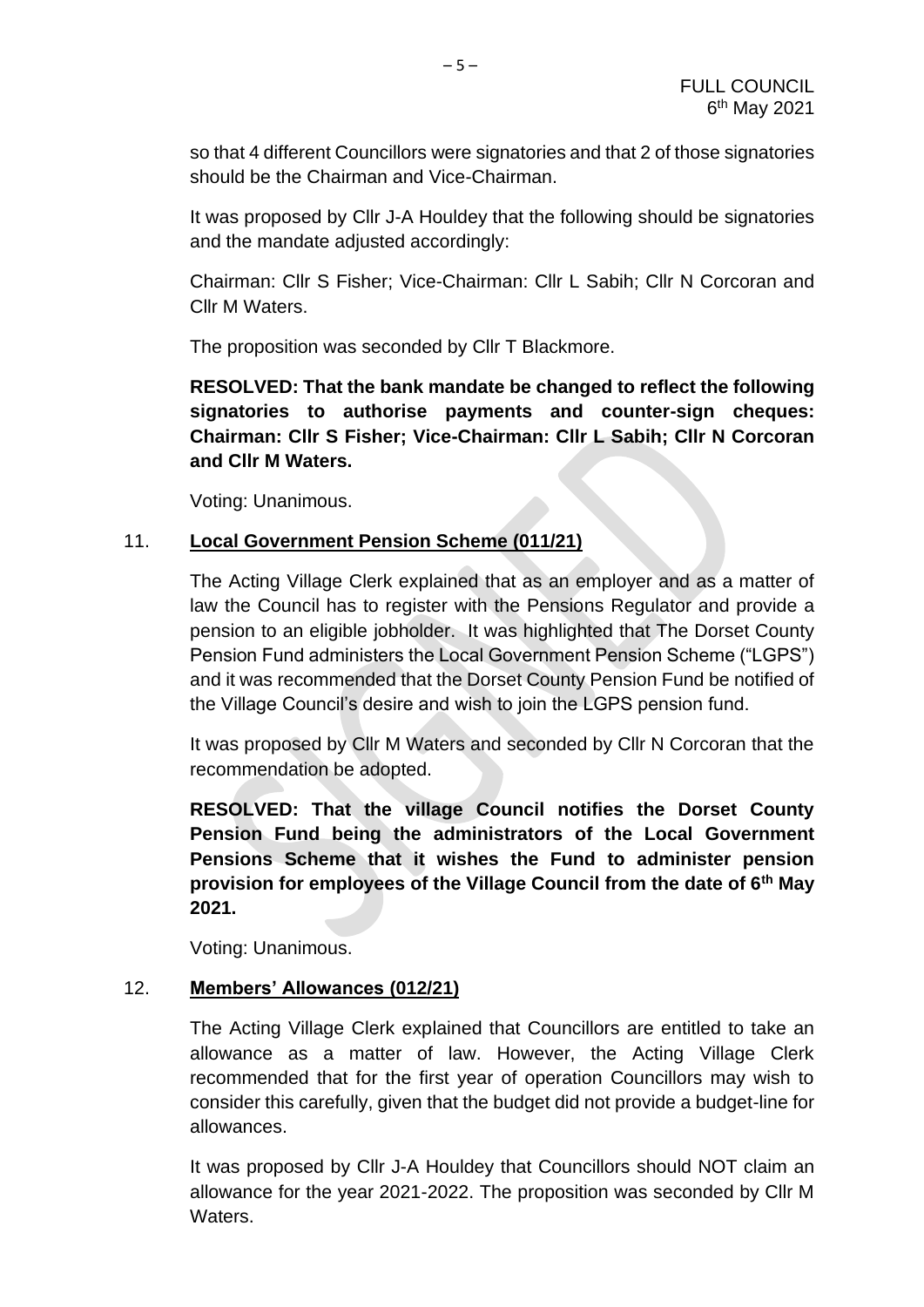## **RESOLVED: That Members do not draw an allowance for the year 2021/2022.**

#### 13. **Meeting Dates (013/21)**

The Acting Village Clerk introduced the Meeting Dates calendar to Councillors and the public present. A copy of which had been circulated to each member and a copy of which appears as Appendix 'C' to these Minutes in the Minute Book.

Cllr M Waters queried that the Annual Parish Meeting was not present in the calendar.

The Acting Village Clerk explained that he was unaware of the intention of Council to perhaps consider convening the Annual Parish Meeting and that the Council was only setting out its calendar for the year. He also explained that Council may convene the Annual Parish Meeting although it was under no legal obligation to do so. The Acting Village Clerk stated that he would advise on the timing of the Annual Parish Meeting in consultation with the Chairman if Members wished to convene the meeting.

It was proposed by Cllr N Corcoran that the following Meeting dates be confirmed by the Council:

| Date 2021/22                | Meeting - 7pm         |
|-----------------------------|-----------------------|
|                             |                       |
| Thursday 6 May 2021         | <b>Annual Council</b> |
|                             |                       |
| Wednesday, 16 June 2021     |                       |
| Wednesday, 28 July 2021     |                       |
| Wednesday, 8 September 2021 |                       |
| Wednesday, 20 October 2021  |                       |
| Wednesday, 1 December 2021  |                       |
|                             |                       |
| Wednesday, 12 January 2022  |                       |
| Wednesday, 23 February 2022 |                       |
| Wednesday, 6 April 2022     |                       |
| Wednesday, 11 May 2022      | <b>Annual Council</b> |

The proposition was seconded by Cllr T Blackmore.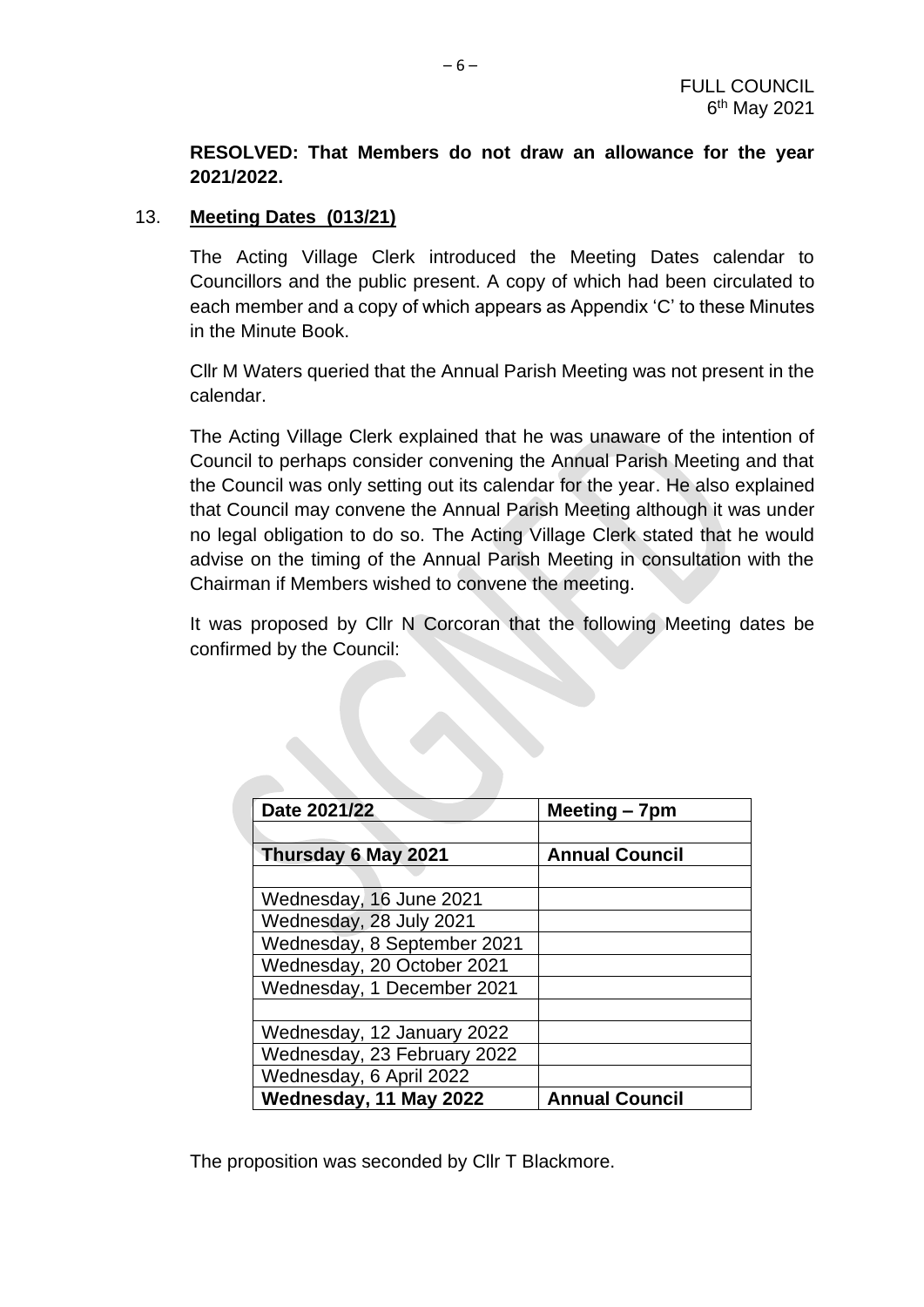# **RESOLVED: The meeting dates as set-out in the Agenda papers be agreed.**

Voting: Unanimous.

## 14. **General Power of Competency (014/21)**

The Acting Village Clerk explained the provisions in law relating to declaring the ability to use the General Power of Competence under sections 1 and 8 of the Localism Act 2011 and that the conditions as set-out in the in the Parish Councils (General Power of Competence) (Prescribed Conditions) Order 2012 had been met in that the Village Council had all of its Members elected (minimum of two-thirds required) and that it had a "qualified clerk".

It was proposed by Vice-Chairman Cllr L Sabih to declare that the Council can avail itself of the General Power of Competence in law. This was seconded by Cllr N Corcoran.

**RESOLVED: That Throop and Holdenhurst Village Council having met the requirements in the Parish Councils (General Power of Competence) (Prescribed Conditions) Order 2012 and being desirous of using the power DECLARE that it can exercise the General Power of Competence pursuant to the Localism Act 2011.**

Voting: Unanimous.

# 15. **Data Controller Registration with Information Commissioner's Officer ("ICO") (015/21)**

The Acting Village Clerk explained that an organisation that processes personal data needs to register and pay a fee with the ICO. The ICO fee calculator, calculates that as a public authority with 10 members of staff or fewer the fee is £40 for the year, or £35 if paying via direct debit.

It was proposed by Cllr M Waters that it be delegated to the Acting Village Clerk to set-up a Direct Debit to pay the annual fee; this was seconded by Cllr B Storrs.

**RESOLVED: That it be delegated to the Acting Village Clerk to register with the Information Commissioner's Office and that a Direct Debit mandate be set-up to pay the Annual Fee.**

Voting: Unanimous.

## 16. **Insurance Provision (016/21)**

The Acting Village Clerk explained that as an employer, landlord and in control of public spaces the Council needed insurance provision. This was to